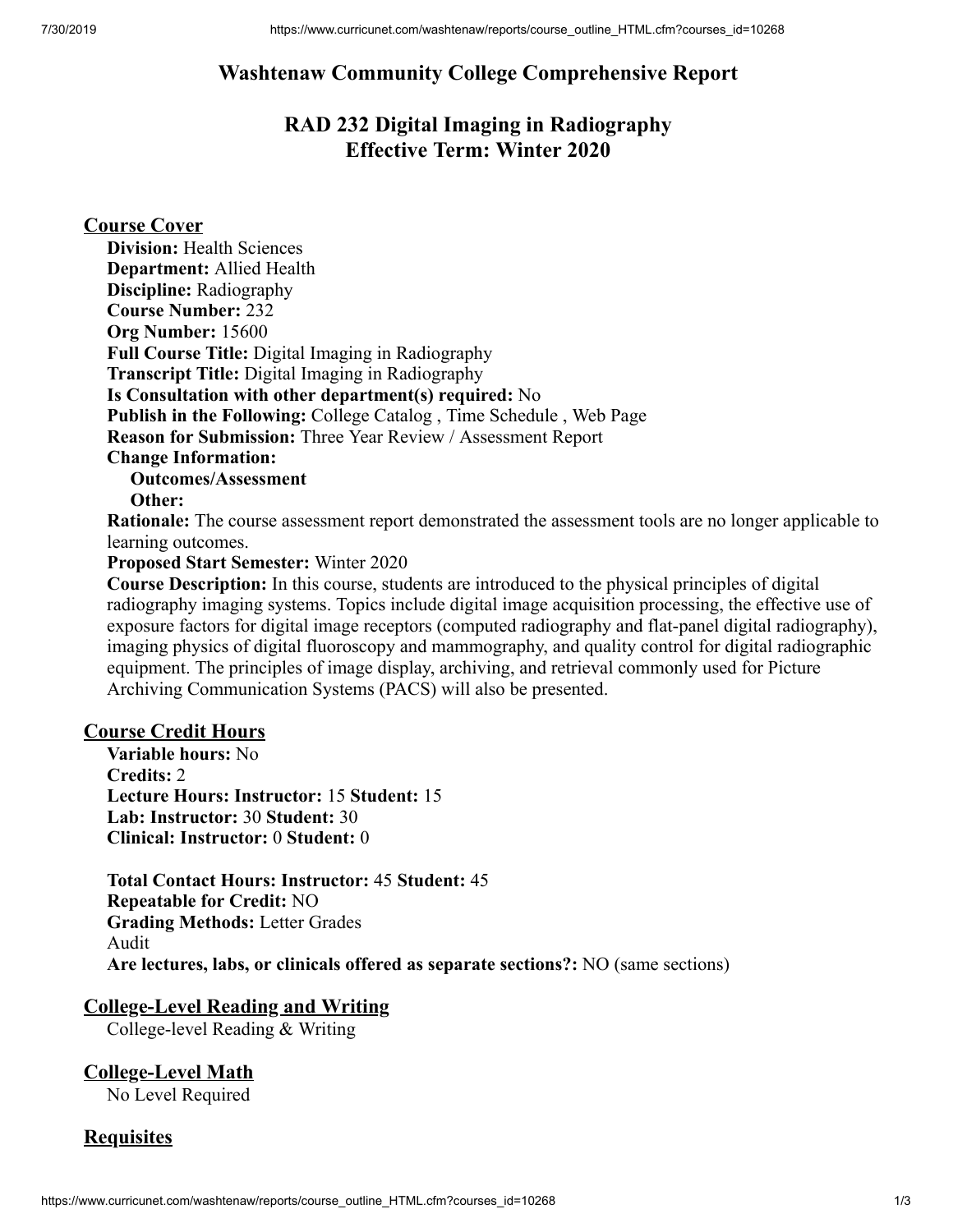**Prerequisite** RAD 190 minimum grade "C-"

#### **General Education**

#### **Request Course Transfer Proposed For:**

#### **Student Learning Outcomes**

1. Identify the primary components of digital radiography systems (computed radiography and Flat-Panel Digital Radiography) and their function.

#### **Assessment 1**

Assessment Tool: Computed Radiography and Flat-Panel Digital Radiography homework assignments administered through Blackboard Assessment Date: Winter 2020 Assessment Cycle: Every Three Years Course section(s)/other population: All Number students to be assessed: All How the assessment will be scored: Answer key Standard of success to be used for this assessment: 90% of the students will score 75% or higher on the outcome related questions. Who will score and analyze the data: Department faculty

2. Identify the primary components of a Picture Archiving Communication System (PACS) and their function.

#### **Assessment 1**

Assessment Tool: Picture Archiving Communication System (PACS) homework assignment administered through Blackboard

Assessment Date: Winter 2020

Assessment Cycle: Every Three Years

Course section(s)/other population: All

Number students to be assessed: All

How the assessment will be scored: Answer key

Standard of success to be used for this assessment: 90% of the students will score 75% or higher

Who will score and analyze the data: Department faculty

3. Analyze and explain how changes in kilovoltage peak (kVp) influence patient dose and subject contrast.

#### **Assessment 1**

Assessment Tool: Lab Analysis Assessment Date: Winter 2020 Assessment Cycle: Every Three Years Course section(s)/other population: All Number students to be assessed: All How the assessment will be scored: Departmentally developed rubric Standard of success to be used for this assessment: 90% of the students will score 75% or higher on the lab analysis Who will score and analyze the data: Departmental faculty

### **Course Objectives**

1. Identify the primary use of computers in diagnostic imaging.

- 2. Discuss the various types of digital radiography systems.
- 3. Describe the process of digital image data formation.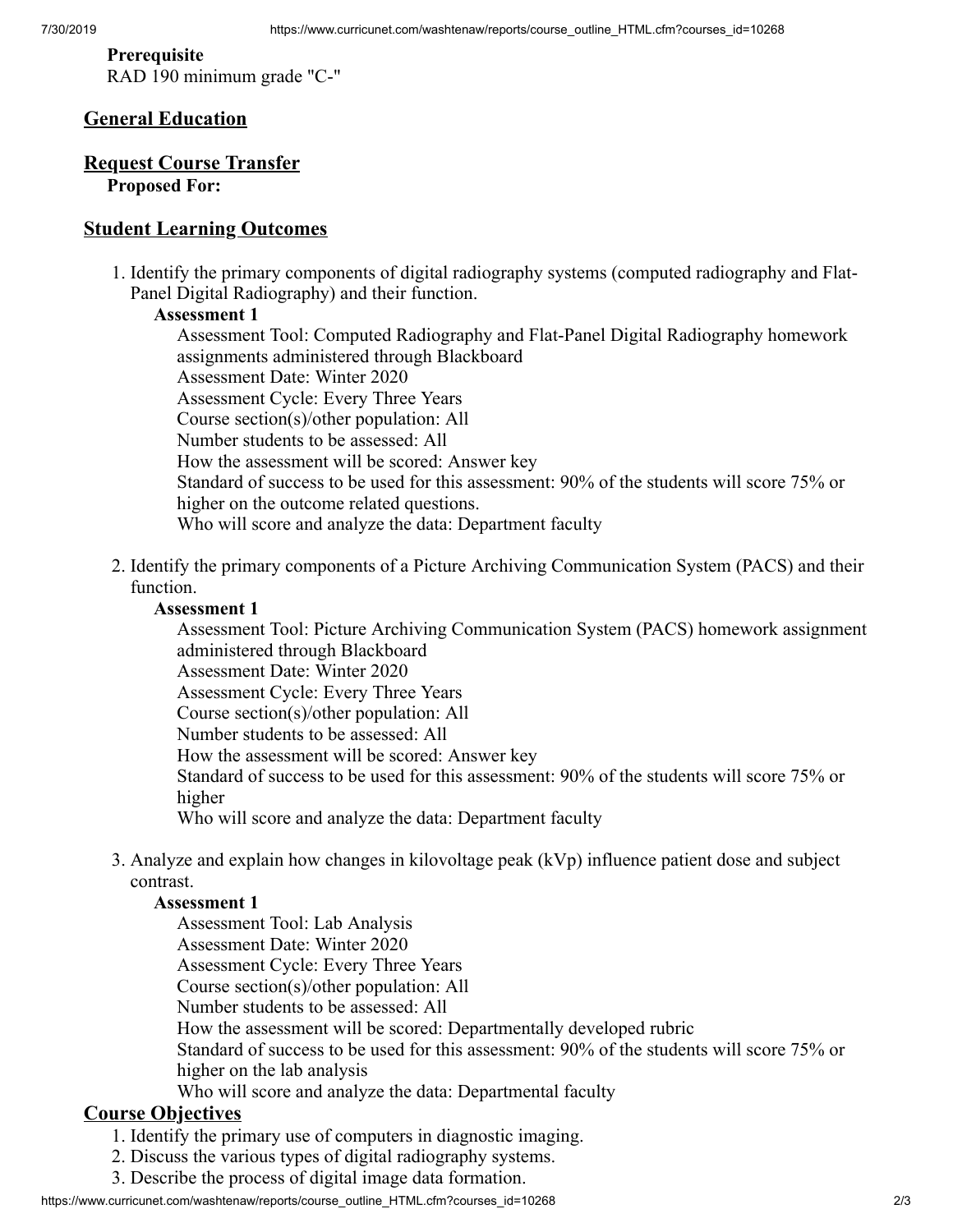7/30/2019 https://www.curricunet.com/washtenaw/reports/course\_outline\_HTML.cfm?courses\_id=10268

- 4. Describe the process by which the histogram is acquired and the look-up table (LUT) is applied to the collected data.
- 5. Describe the advantages of computed radiography over film-screen (analog) radiography.
- 6. Identify workflow changes caused by the introduction of computed radiography in the diagnostic imaging department.
- 7. Explain the function of digital image window level and width controls.
- 8. Describe various digital radiography image receptor and detector systems.
- 9. Discuss the relevant features of a storage phosphor imaging plate.
- 10. Explain the operating characteristics of an imaging plate reader.
- 11. Discuss spatial resolution, contrast resolution, and image noise related to digital radiography.
- 12. Identify opportunities for reducing patient radiation dose with digital radiography.
- 13. Explain the causes of several digital radiography artifact problems.
- 14. Describe various platforms used in biomedical informatics.
- 15. Discuss the advantages of using a Picture Archiving Communication System (PACS) in a medical imaging department.

### **New Resources for Course**

No additional resources are needed.

### **Course Textbooks/Resources**

Textbooks Seeram, Euclid. *Digital Radiography: Physical Principles and Quality Control*, 2 ed. Springer, 2019, ISBN: 978-981133243. Manuals Periodicals Software

### **Equipment/Facilities**

Level I classroom Testing Center

| <b>Reviewer</b>                        | <b>Action</b>           | <b>Date</b>  |
|----------------------------------------|-------------------------|--------------|
| <b>Faculty Preparer:</b>               |                         |              |
| William Nelson                         | <b>Faculty Preparer</b> | May 14, 2019 |
| <b>Department Chair/Area Director:</b> |                         |              |
| Kristina Sprague                       | Recommend Approval      | May 21, 2019 |
| Dean:                                  |                         |              |
| <i>Valerie Greaves</i>                 | Recommend Approval      | Jun 14, 2019 |
| <b>Curriculum Committee Chair:</b>     |                         |              |
| Lisa Veasey                            | Recommend Approval      | Jul 10, 2019 |
| <b>Assessment Committee Chair:</b>     |                         |              |
| <b>Shawn Deron</b>                     | Recommend Approval      | Jul 18, 2019 |
| <b>Vice President for Instruction:</b> |                         |              |
| Kimberly Hurns                         | Approve                 | Jul 26, 2019 |
|                                        |                         |              |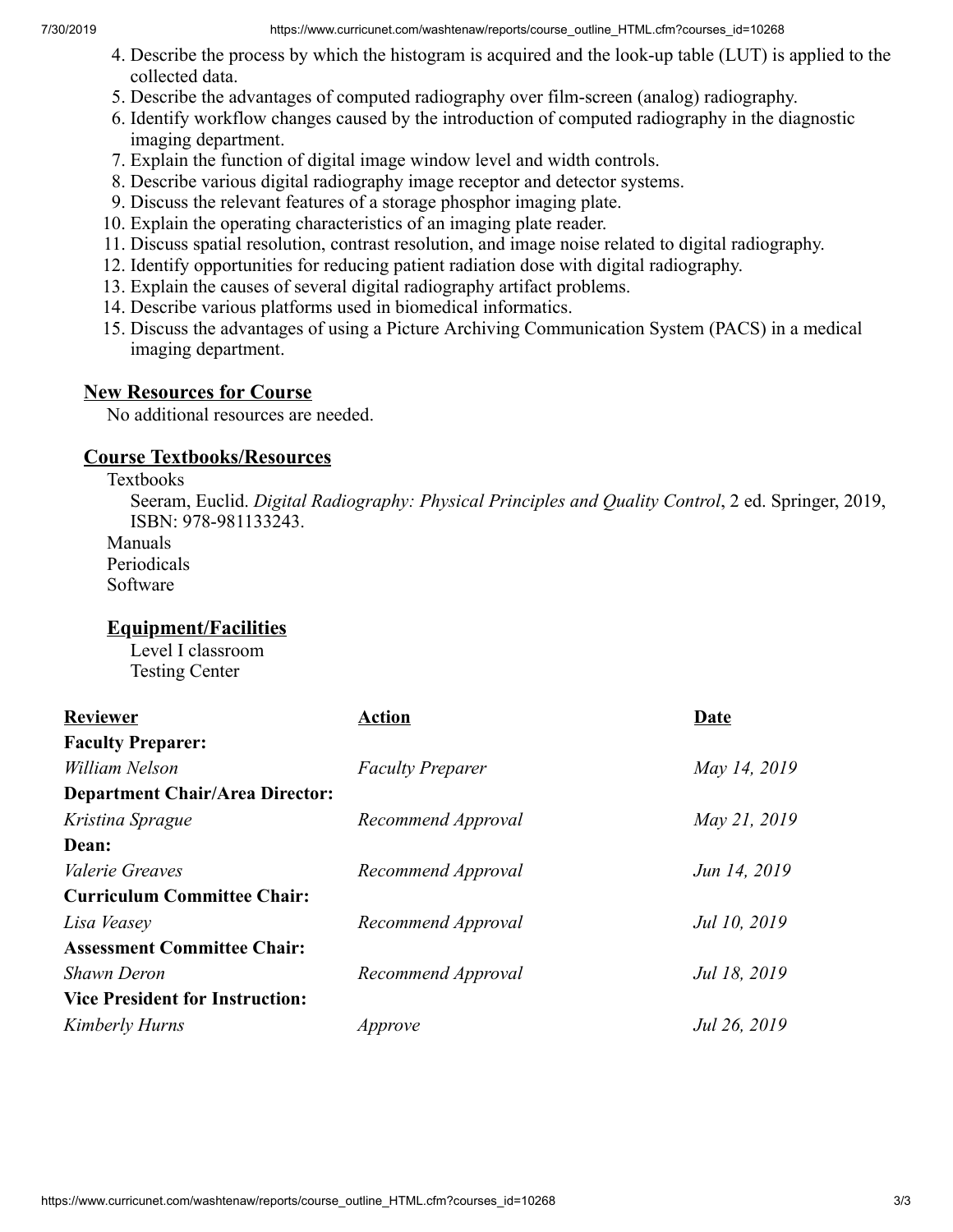# **RAD 232 Digital Imaging in Radiography Effective Term: Fall 2015**

**Course Cover**

**Division:** Math, Science and Health **Department:** Allied Health **Discipline:** Radiography **Course Number:** 232 **Org Number:** 15600 **Full Course Title:** Digital Imaging in Radiography **Transcript Title:** Digital Imaging in Radiography **Is Consultation with other department(s) required:** No **Publish in the Following:** College Catalog , Time Schedule , Web Page **Reason for Submission: New Course, Course Change Change Information: Consultation with all departments affected by this course is required. Outcomes/Assessment**

**Rationale:** Conditionally approved course seeking full approval.

**Proposed Start Semester:** Fall 2015

**Course Description:** In this course, students are introduced to the physical principles of digital radiography imaging systems. Topics include digital image acquisition processing, the effective use of exposure factors for digital image receptors (computed radiography and flatpanel digital radiography), imaging physics of digital fluoroscopy and mammography, and quality control for digital radiographic equipment. The principles of image display, archiving, and retrieval commonly used for Picture Archiving Communication Systems (PACS) will also be presented.

### **Course Credit Hours**

**Variable hours:** No **Credits:** 2 **Lecture Hours: Instructor:** 15 **Student:** 15 **Lab: Instructor:** 30 **Student:** 30 **Clinical: Instructor:** 0 **Student:** 0

**Total Contact Hours: Instructor:** 45 **Student:** 45 **Repeatable for Credit:** NO **Grading Methods:** Letter Grades Audit **Are lectures, labs, or clinicals offered as separate sections?:** NO (same sections)

### **College-Level Reading and Writing**

College-level Reading & Writing

### **College-Level Math**

No Level Required

### **Requisites**

**Prerequisite** RAD 190 minimum grade "C-"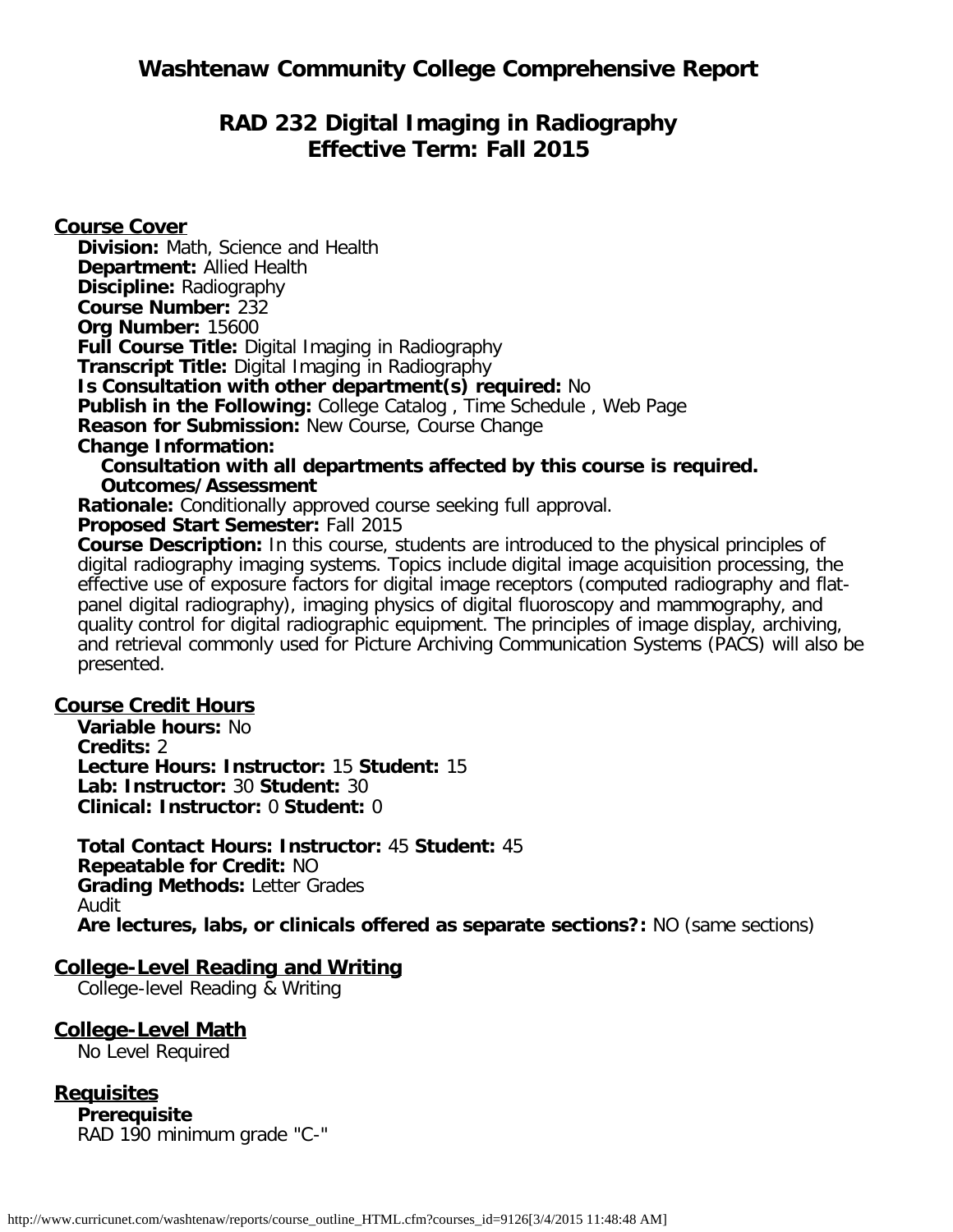### **General Education Request Course Transfer Proposed For:**

### **Student Learning Outcomes**

1. Identify the primary components of a digital radiography system and their function. **Assessment 1**

**Assessment Tool:** Embedded multiple-choice question on final exam **Assessment Date:** Winter 2018 **Assessment Cycle: Every Three Years Course section(s)/other population:** All sections **Number students to be assessed:** All students **How the assessment will be scored:** answer key **Standard of success to be used for this assessment:** 90% of the students will score 75% or higher on the outcome related questions. **Who will score and analyze the data:** department faculty

- 2. Use digital radiography systems to capture, display, store and distribute radiographic images.
	- **Assessment 1**

**Assessment Tool:** Lab skills checklist **Assessment Date:** Winter 2018 **Assessment Cycle:** Every Three Years **Course section(s)/other population:** All sections **Number students to be assessed:** All students **How the assessment will be scored:** answer key **Standard of success to be used for this assessment:** 90% of the students will score 75% or higher

**Who will score and analyze the data:** department faculty

### **Course Objectives**

- 1. Identify the primary use of computers in diagnostic imaging. **Matched Outcomes**
- 2. Discuss the various types of digital radiography systems.
	- **Matched Outcomes**
- 3. Describe the process of digital image data formation.
	- **Matched Outcomes**
- 4. Describe the process by which the histogram is acquired and the look-up table (LUT) is applied to the collected data.

### **Matched Outcomes**

- 5. Describe the advantages of computed radiography over film-screen (analog)radiography. **Matched Outcomes**
- 6. Identify workflow changes caused by the introduction of computed radiography in the diagnostic imaging department.
	- **Matched Outcomes**
- 7. Explain the function of digital image window level and width controls. **Matched Outcomes**
- 8. Describe various digital radiography image receptor and detector systems. **Matched Outcomes**
- 9. Discuss the relevant features of a storage phosphor imaging plate. **Matched Outcomes**
- 10. Explain the operating characteristics of an imaging plate reader.
- **Matched Outcomes** 11. Discuss spatial resolution, contrast resolution, and image noise related to digital radiography.

## **Matched Outcomes**